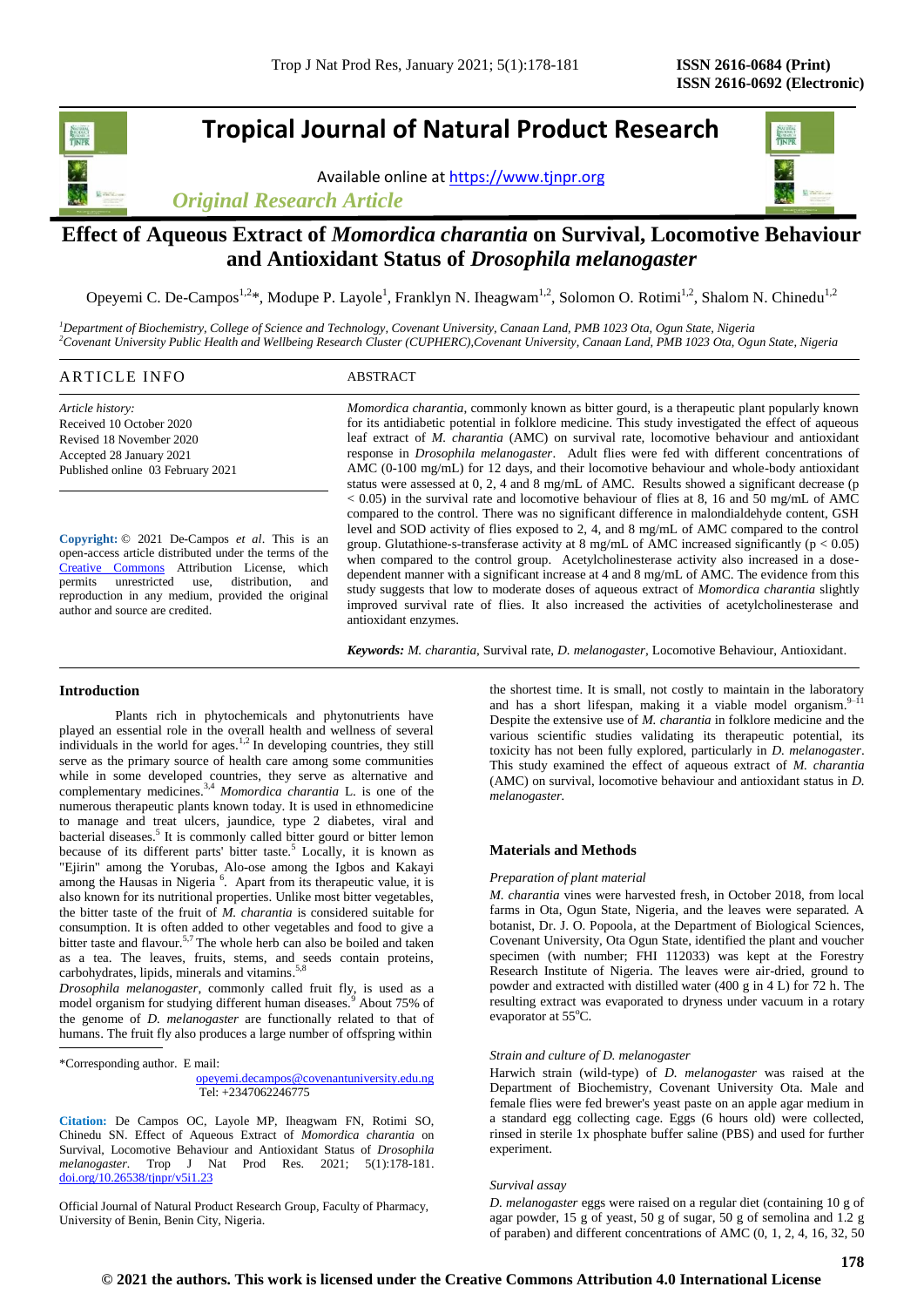and 100 mg/mL). The developmental process was monitored until moulting into the adult stage. Adult flies (1-3 days old), 50 per vial, enclosed from embryos raised on different concentration of AMC were further exposed to regular diet and different concentrations (0, 1, 2, 4, 16, 32, 50 and 100 mg/mL) of AMC for 12 days. The mortality and survival rates of the flies were monitored each day for 12 days. The diet mixed with different concentration of AMC was replaced every 72 h. The results were presented as the percentage of life flies.

### *Negative geotaxis assay*

Flies treated with different concentrations of AMC were examined for their locomotive performance, using previously described methods.<sup>12,13</sup> Data generated were analyzed and represented as a percentage of the mean number of flies above the 6 cm mark.

# *Whole fly homogenate preparation*

After exposure of adult flies to different concentrations of AMC for 12 days, 10 flies were slightly made inactive under mild ice. The flies were homogenized in homogenizing buffer containing 1 mM EDTA, 0.25 M sucrose and 10 mM HEPES NaOH pH 7.4. The homogenate was centrifuged at 4000 rpm for 10 min at  $4^{\circ}$ C in a refrigerated centrifuge. After centrifugation, the supernatant was stored at  $-20^{\circ}$ C until the time of use. $14$ 

#### *Assessment of antioxidant status and acetylcholinesterase activity*

The extent of lipid peroxidation was assayed spectrophotometrically by determining malondialdehyde (MDA) concentration in the fly homogenate.<sup>15</sup> Glutathione-s-transferase (GST) activity was evaluated based on the method of Habig *et al*. <sup>16</sup> while superoxide dismutase (SOD) activity was evaluated based on pyrogallol autoxidation method described previously. <sup>17</sup> Glutathione level in fly homogenates was estimated according to the method described by Moron *et al*. 18 Acetylcholinesterase activity was assessed in fly homogenate based on the hydrolysis of acetylcholine iodide as reported by Ellman *et al*. 19

#### *Total protein determination*

The total protein level in the fly homogenates was determined by Lowry's method using bovine serum albumin as a standard.<sup>2</sup>

### *Statistical analysis*

Data generated in this study were subjected to one-way analysis of variance (ANOVA) using Statistical Package for the Social Sciences (version 20.0, SPSS Inc., Chicago, IL, USA). Duncan's multiple range test was used to compare the level of heterogeneity among groups at p  $< 0.05$ . The results are presented as mean  $\pm$  SEM of three biological replicates

# **Results and** D**iscussion**

*M. charantia* is a medicinal plant with both therapeutic and nutritional properties. Despite its wide use in folklore medicine, there are still growing concerns about its toxic effect. Also, little is known on how the plant extract affects the survival rate, locomotive behaviour and antioxidant response in *D. melanogaster.* This current study found that AMC caused the death of all flies at 100 mg/mL. There was no significant difference in the survival rate of adult flies exposed to 1, 2 and 4 mg/ml of AMC when compared to the control. However, the survival rate of flies reduced significant reduction ( $p < 0.05$ ) at 8, 16 and 50 mg/mL of AMC when compared to the control (Figure 1A and 1B). Findings from this study also showed that the locomotive behaviour of flies was significantly ( $p < 0.05$ ) reduced when compared to the control, at 4, 8, 16 and 50 mg/mL of AMC (Figure 1C). Based on the result of the survival rate and negative geotaxis assay, AMC concentrations of 2, 4 and 8 mg/ml were chosen to evaluate the antioxidant status and acetylcholinesterase activity of *D. melanogaster* that were fed low to moderate doses of AMC. Findings from the antioxidant evaluation showed that there was no significant difference  $(p < 0.05)$  in MDA content of flies exposed to 2, 4, and 8 mg/mL of AMC when compared to the control group (Table 1). There was also no significant difference in the GSH content of the treated groups when compared to the control (Table 1). Glutathione-s-transferase activity however increased significantly (p < 0.05) in a dosedependent manner among the treated groups when compared to the control group (Table 1). The increase was significant at 8 mg/ml of AMC ( $p < 0.05$ ). Superoxide dismutase and acetylcholinesterase activities also increased in a dose-dependent manner. However, for acetylcholinesterase activity, the increase was significant at 4 and 8 mg/ml of AMC (Figure 2).

The fact that AMC, at 100 mg/ml, caused 100% mortality of flies even before the end of the experimental period indicates a lethal dose which affects the survival and life span of adult flies. Although AMC at 50 mg/ml did not lead to 100% mortality of adult flies, it significantly reduced the survival rate and locomotive performance of the flies. Based on these findings, malondialdehyde content and antioxidant status of flies exposed to 2, 4 and 8 mg/ml of AMC were assessed.

Malondialdehyde is one of the secondary products of lipid peroxidation and a prominent biomarker for assessing the extent at which reactive oxygen species react with lipids. In most biological systems, the effects of reactive oxygen species and other oxidants are neutralized by enzymatic and non-enzymatic antioxidants.<sup>21</sup> Glutathione-s-transferase and superoxide dismutase are two important enzymatic antioxidants that help to reduce the harmful effects of reactive oxygen species and their conjugated products.<sup>22,23</sup> The fact that MDA levels among the flies exposed to 2, 4 and 8 mg/mL of AMC compared well with that of the control suggest oxidant production within the ability of endogenous antioxidants defence system. Also, flies exposed to AMC had a dose-dependent increase in superoxide dismutase and glutathione-s-transferase activities. However, for glutathione-s-transferase activity, the increase was significant at 8 mg/mL of AMC. This suggests that AMC induces synthesis of the antioxidant enzyme, glutathione-s-transferase, and thus have antioxidant activity in *D. melanogaster*. Also, the fact that AMC increased acetylcholinesterase activity in a dose-dependent manner suggests that at low to moderate doses, AMC could be an excellent activator of acetylcholinesterase. Acetylcholinesterase is involved in the metabolism of acetylcholine, an important neurotransmitter that plays a crucial role in the nervous system.<sup>24</sup> Inhibition of acetylcholinesterase causes acetylcholine levels to increase and leads to muscular weakness and paralysis. Though a decrease in acetylcholinesterase activity is often associated with locomotive defects 12,13 in *D. melanogaster,* there are contradictory reports about this. One study showed that, though hydroalcoholic extract of *Croton Campestris* affected the locomotive performance of flies at 0.1- 50 mg/mL, it did not cause any observable difference in acetylcholinesterase activity.<sup>25</sup> Findings from this study corroborate previous studies that showed that medicinal plants are toxic at moderate to high doses in *D. melanogaster*. 13,26,27 The findings observed in this study also mirror those of the previous studies that have examined the toxic effect of *M. charantia* studies in other models. A recent study showed that the LD<sub>50</sub> of seed extract of *M*. *charantia* was 50 µg/mL. In comparison, the fruit extract did not cause any toxic effect at a dose of 200  $\mu$ g/mL in Zebrafish embryos.<sup>21</sup> Another study showed that *M. charantia,* at a dose of 1000 mg/kg body weight was not toxic to male and female Sprague-Dawley rats.

# **Conclusion**

The evidence from this study suggests that low to moderate doses of aqueous extract of *Momordica charantia* slightly improved survival rate of flies. It also increased the activities of acetylcholinesterase and antioxidant enzymes.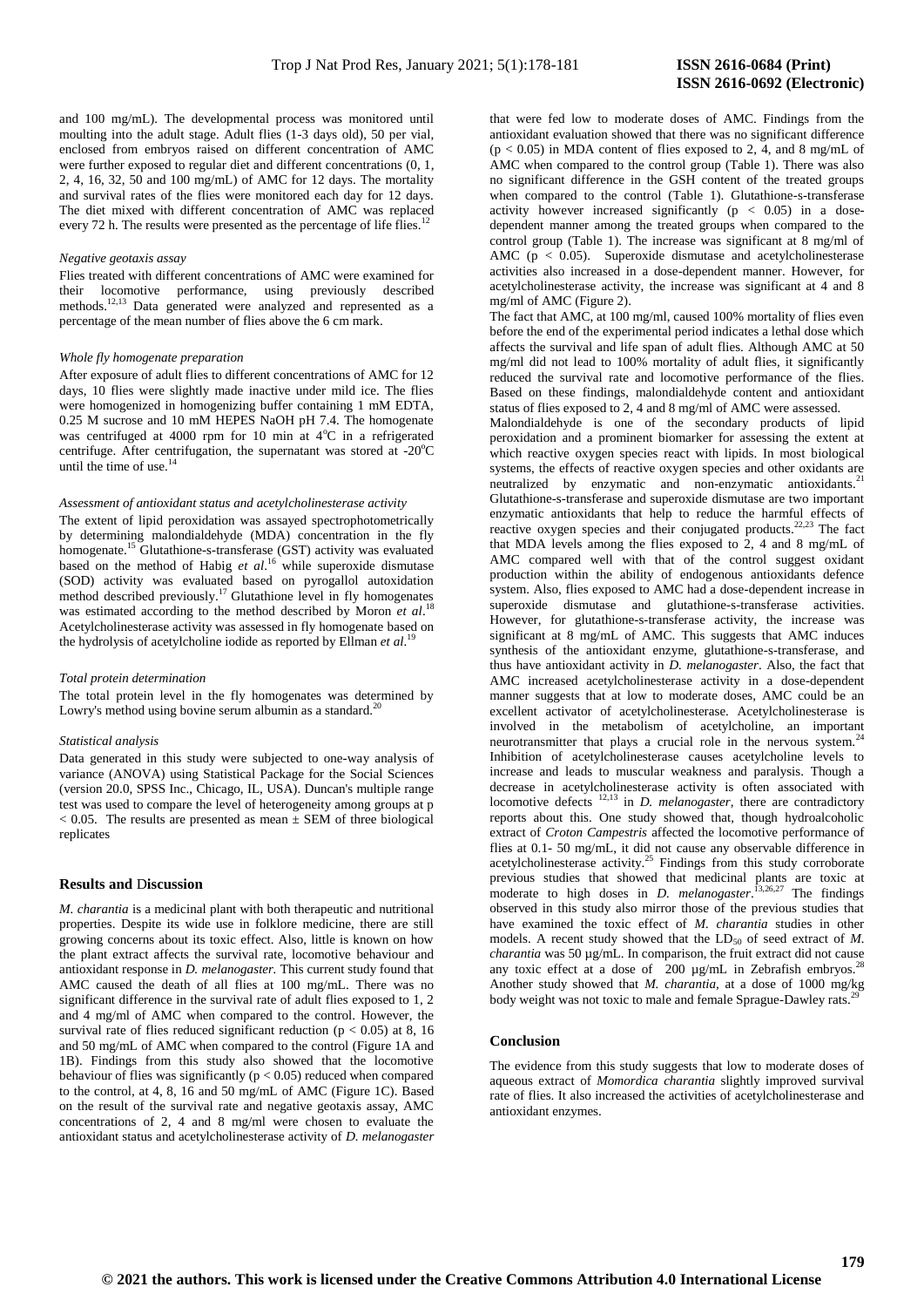

**Figure 1:** Effect of AMC on survival rate and locomotive behaviour in *D. melanogaster* The results represent the mean  $\pm$  SEM of three biological replicates. Bars with different letters are significantly different. ( $p < 0.05$ ). **(A)** survival rate curve; **(B)** survival rate (%) **(C)** Locomotive behaviour after 12 days exposure of *Drosophila melanogaster* to AMC.

| <b>Table 1:</b> Effect of AMC on MDA content and antioxidant status |  |
|---------------------------------------------------------------------|--|
|---------------------------------------------------------------------|--|

|                       | MDA content (nM)         | SOD activity (U/mg protein) | <b>GST</b> activity (U/mg protein) | $GSH(\mu M)$               |
|-----------------------|--------------------------|-----------------------------|------------------------------------|----------------------------|
| Control               | $72.61 \pm 2.14^{\circ}$ | $0.01 \pm 0.00^{\circ}$     | $0.07 \pm 0.01^{\text{a}}$         | $5.44 \pm 1.64^{\circ}$    |
| $2 \text{ mg/ml}$ AMC | $87.61 + 9.1^{\circ}$    | $0.03 + 0.00^a$             | $0.13 \pm 0.01^a$                  | $3.69 \pm 0.59^{\circ}$    |
| $4 \text{ mg/ml}$ AMC | $86.54 + 9.61^{\circ}$   | $0.04 + 0.01^a$             | $0.16 \pm 0.02^{\text{a}}$         | $3.11 \pm 0.35^{\circ}$    |
| 8 mg/ml AMC           | $86.54 \pm 3.21^{\circ}$ | $0.04 \pm 0.01^{\circ}$     | $0.29 \pm 0.07^b$                  | $3.17 \pm 0.89^{\text{a}}$ |

The results represent the mean  $\pm$  SEM of three biological replicates. Values on the same columns with different letters are significantly different (p < 0.05).



Figure 2: Effect of AMC on acetylcholinesterase activity. The result represents the mean  $\pm$  SEM of three biological replicates. Bars with different letters are significantly different ( $p < 0.05$ ).

# **Conflict of interest**

The authors declare no conflict of interest.

# **Authors' Declaration**

The authors hereby declare that the work presented in this article is original and that any liability for claims relating to the content of this article will be borne by them.

### **Acknowledgements**

The authors appreciate Covenant University for paying the article processing charge of this article. The authors also appreciate Dr. Amos O. Abolaji of the Department of Biochemistry, the University of Ibadan for supplying the *Drosophila melanogaster* strain used in this study.